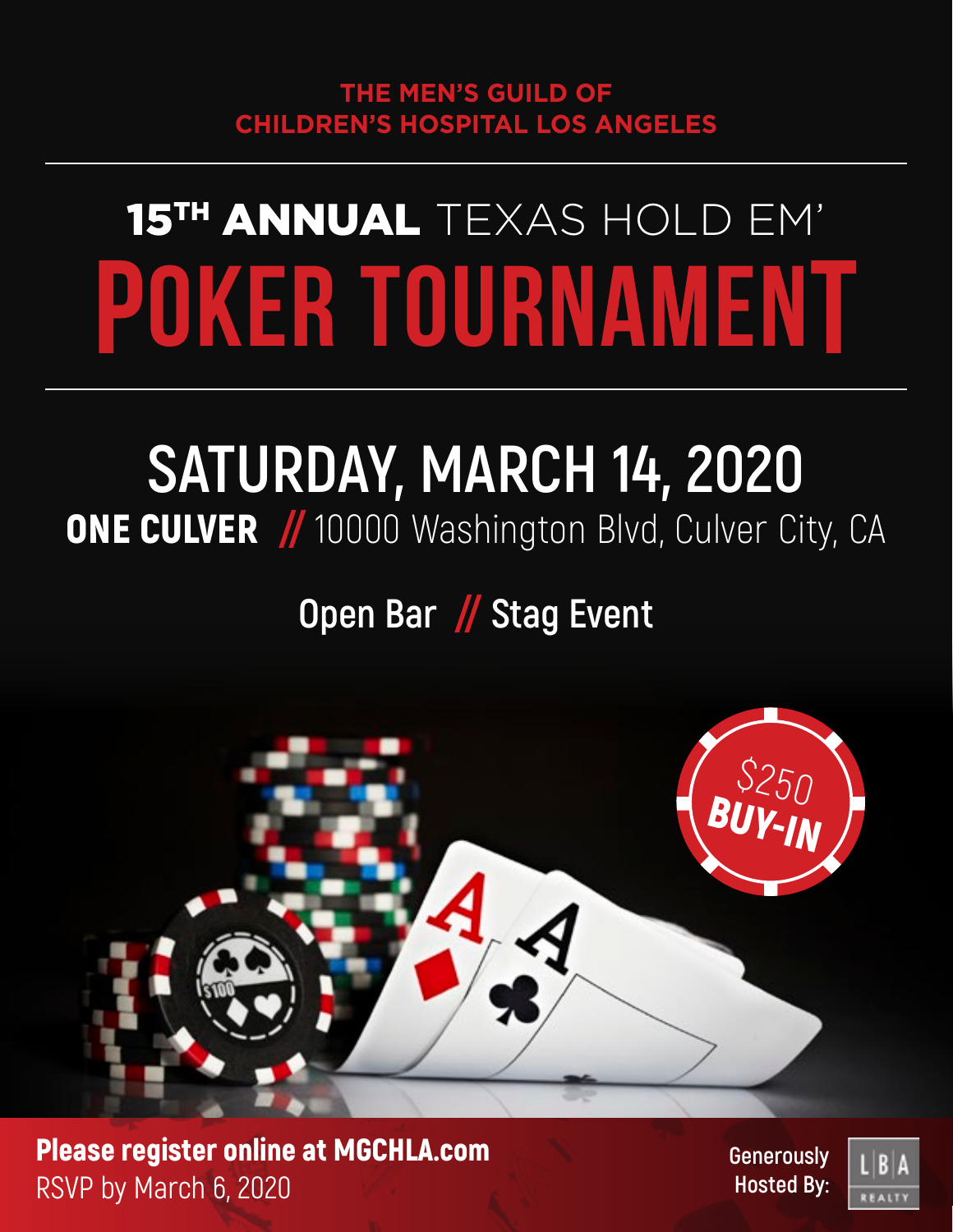

### **TOURNAMENT CHAIRMAN Tyler Ingram**

### **CORPORATE SPONSORSHIP COMMITTEE**

**Andrew Forchelli (Chairman) Erik Larson John Mehigan Adon Panattoni Jonathan Schaeffer**

### **BOARD OF DIRECTORS**

**Stephen Applebaum Jeff Badertscher Andrew Forchelli Greg Grande Jason Grinnell Corey Hanker Michael Kezirian Erik Larson Anthony Mansour John Mehigan Adon Panattoni Jonathan Schaeffer Michael Udell Andi Wang A J Wilder**

# **A BENEFIT FOR:** Supporting **Children's**

И S

#### **EVENT COORDINATION BY: SPECIAL FOOD DONATION BY:**



# \$1.9 MILLION RAISED.

Help us up the ante even more this year!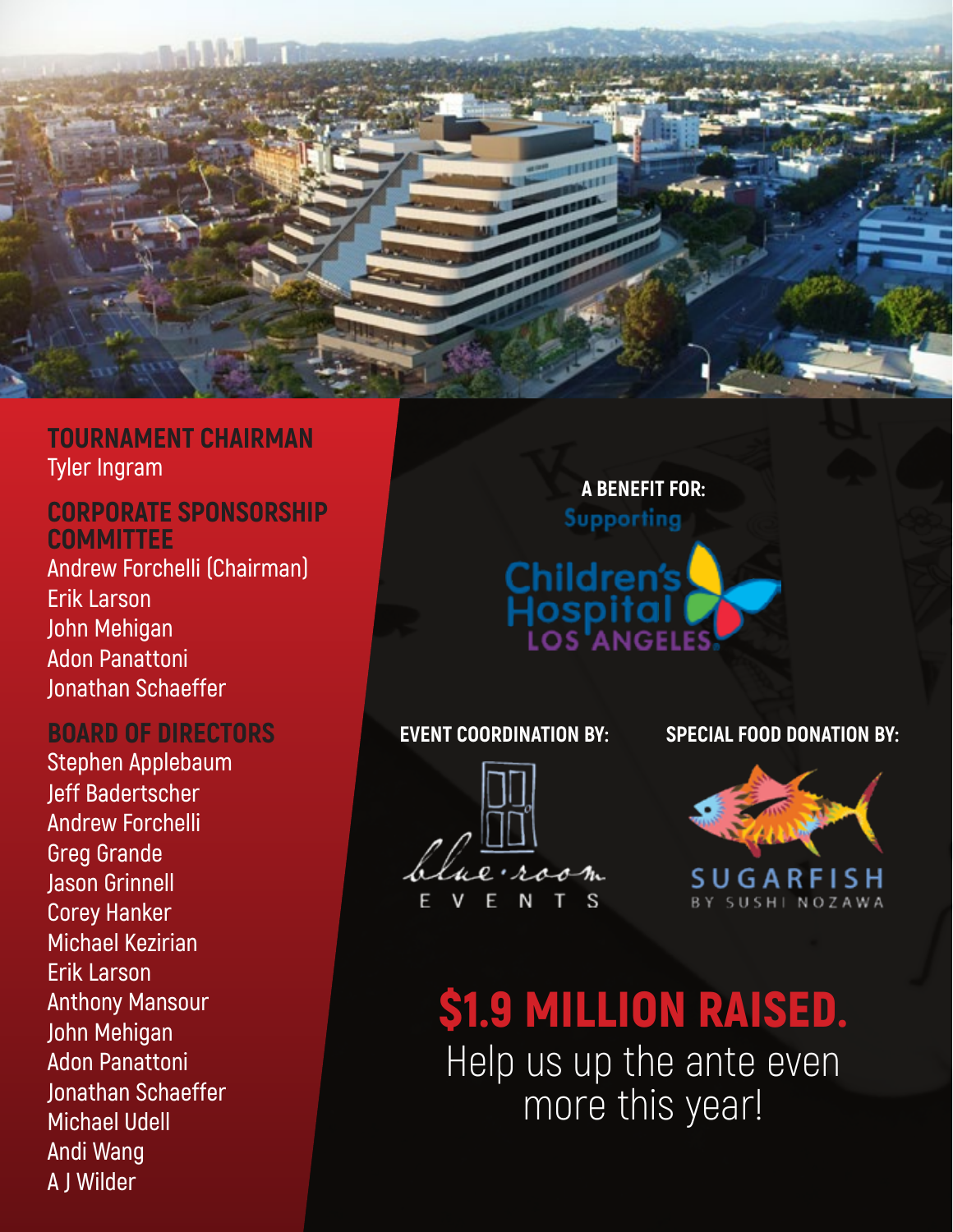### SPECIAL THANKS TO OUR 2019 SPONSORS

### **ALL-IN SPONSOR**

Panattoni Development Company, Inc.

### **BUILDING SPONSOR**

LBA Realty

### **LET THE GOOD TIMES ROLL**

The Charles Brewer Fiscus Foundation HPA, Inc. HU<sub>B</sub> ICG Advisors Ingram & Associates, Inc. Regency Centers Silk Family Foundation SIOR (Society of Industrial & Office Realtors) Udell Wang Fullmer Construction

### **ROYAL FLUSH**

The Allen Lund Company Designing Manufacturing Installation PopChips IRA Capital

### **FOUR OF A KIND**

Thienes Engineering, Inc. Alston Construction Company, Inc. DRC Engineering, Inc. G. Willard Miller Foundation Illuminar Pacific Western Bank PURE Insurance Rich Development Enterprises

 $\overline{10}$ 

 $\overline{1}$